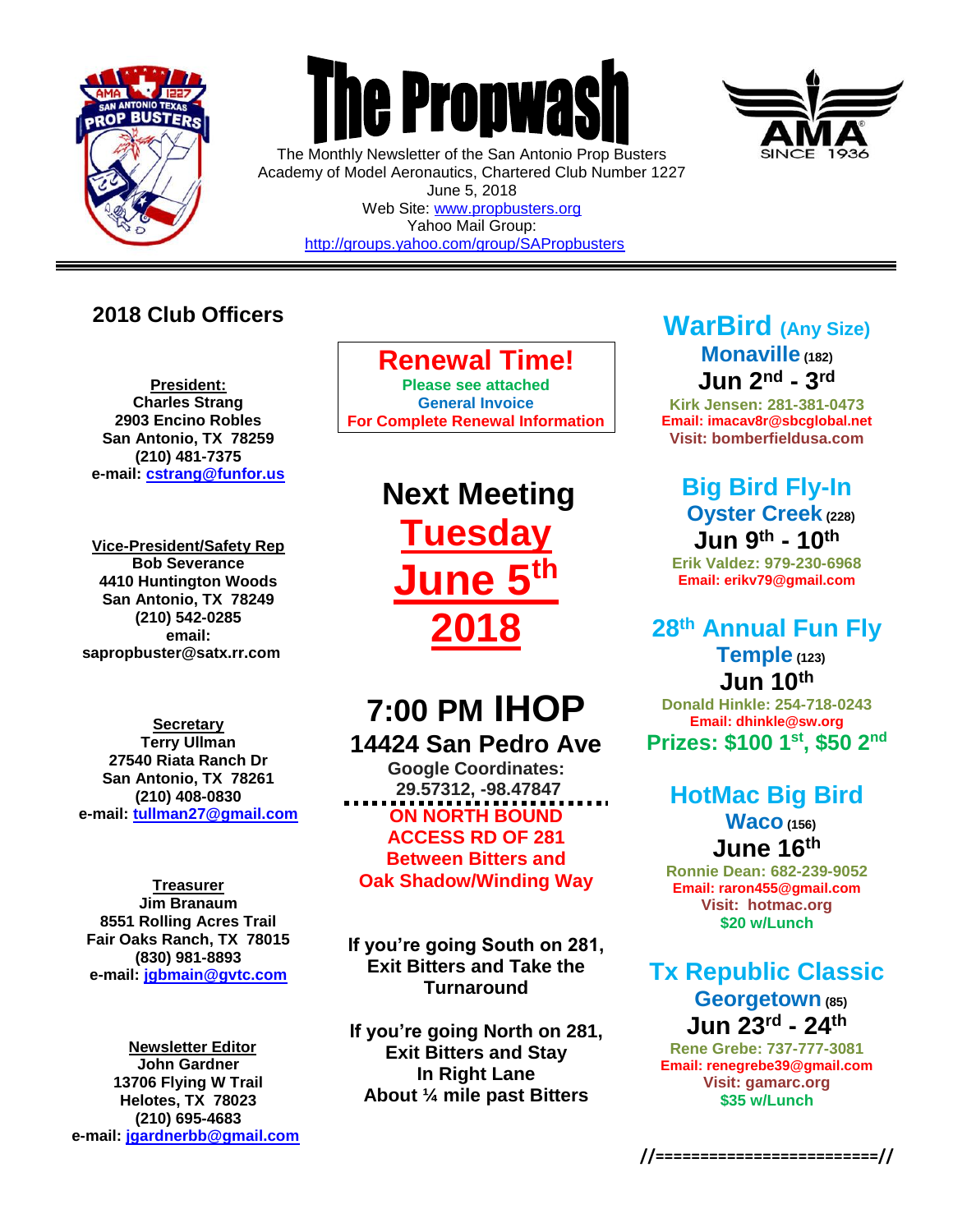**Date:** 5/1/2018, 7:03 PM The meeting of the Prop Busters was called to order by **Charles Strang** at IHOP, 14424 San Pedro Ave, just north of Bitters on 281.

#### **Visitors**: Doug Ross

The April meeting minutes were approved.

**President: Charles** welcomed all.

**VP/Safety Officer**: **Bob** reminded all to stay hydrated, use sun screen and watch out for bugs and snakes. He also reminded all of us of the upcoming **Pop Gun Event for May 5**. There will be prizes, and the pilot lunch will include tamales, chili, beans and rice.

**Secretary: Terry** no comment.

**Treasurer: Jim** reported the current expenses, income, and account balances. If you need details contact Jim.

**Newsletter:** Standing order for the newsletter is that free ads and articles of interest for the newsletter need to be submitted by members to **John Gardner** by the 17th.

**Web Editor: Robert Jarzombek** has updated the website to include posting pictures and our upcoming events.

**Early Bird Raffle**: None

**Membership: Rick Storm** was absent but we all took care of ensuring our potential new

member was vetted before voting on his membership. **Doug Ross** recently moved to San Antonio from Kyle. He hasn't flown models in 16 years and was hoping to get back into the hobby. He had given his trainer and support stuff to his son long ago, so he needs everything to get up in the air again. He already had his AMA, money, and we produced an application on the spot. With all the boxes checked, **Doug's membership was approved by all.** 

**Old Business: None** 

**New Business: None**

**Model of the Month: None**

**"Crash Chronicles: Bob Severance** took the Baby Bee powered two channel "No Flicker", covered with tissue & dope. A poor launch put it into the ground. Its normal power source is a .049 engine, but the one on it had a leaky tank, so Bob swapped it with another engine that had a larger fuel tank. This swap moved the CG a bit too far forward (musta been too far forward to begin with). These moves precipitated the stuffing into the grass on the second flight.

**Kevin Pellone** flew his small P-51 UMC but ripped the wing in half. He was able to fix it in 30 seconds and flew again. He also has aP-47. The small planes are very light, so crash damage is typically easy to repair.

**The Raffle:** 

**Robert Jarzombek**-LiPo Battery **Lloyd Roecker**-NiMH battery, CA **Charles Strang**-Pumice stone, fuel pump, tubing **Jim Branaum**-Brown out capacitor, foam **Brian Saldana**-CA **Lee Moore**-CA **Terry Ullman via Don Gray**-Kicker, wing bolts **Kevin Pellone**-Pipets, bolts **Bob Severance**-1/2A control horns

Adjourned 7:35 PM Submitted by Secretary: Terry Ullman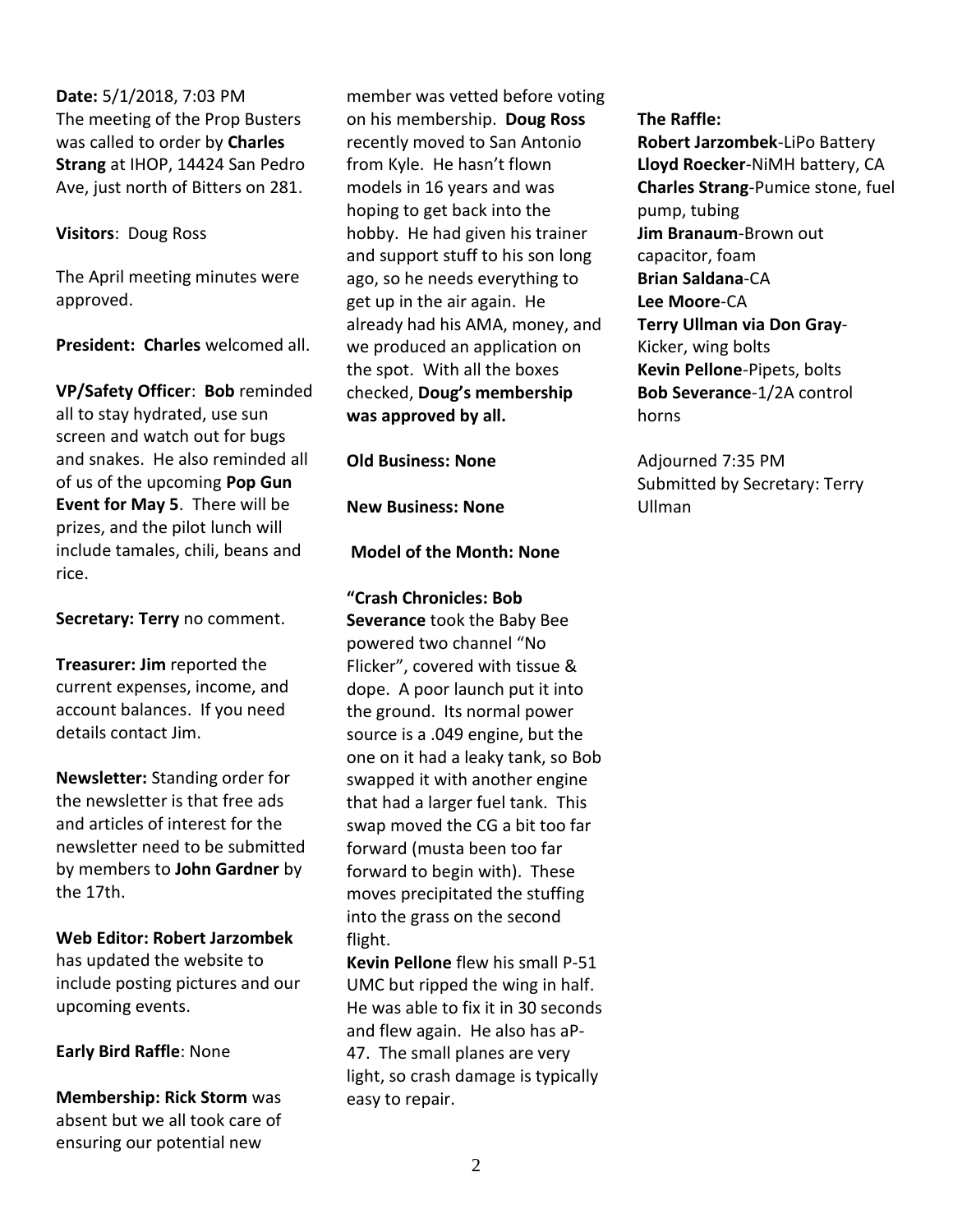#### **Membership Notes** By Richard Storm (210) 680-5653



E-Mail: rstorm@satx.rr.com *Need a membership list? e-mail me and I'll send you a fresh one.*

NEED AN INSTRUCTOR? Call Me,

Membership renewal time is here. Please see attached renewal form for complete renewal information. As usual, I would appreciate mailed in dues to the extent possible because it reduces the crush at the meetings. I will be collecting dues at the June and July meetings as well. Remember, August is catchup month. If dues are not paid on or before the July Meeting you will be considered in delinquent status.

We now have 27 members on our Facebook Page at "San Antonio Propbusters MAC". That's 4 more than last month. There has also been more activity being recorded and posted. If you think nobody is flying, Think again. The more members we get to join the page the more it becomes a good vehicle to contact you and distribute information. Remember, the page is public and anybody can see what is posted. You must be a member of the group to post.

The following propbusters have birthdays in June. When you see them, congratulate them for being one year wiser.

#### Day of Birth Member Name

- 1 Kenneth J. Rogers
- 3 Terry Taylor
- 7 Gary Harris
- 10 Jerry Giles
- 24 Richard J. Storm

See you at the field

**Special Thanks To HobbyTown USA For Supporting the Raffle HobbyTown USA 2501 NW Loop 410 San Antonio, TX 78230 (210) 348-8697 Fax: (210) 829-8707 [www.hobbytownsatx.com](http://www.hobbytownsatx.com/) E-mail: [sanhobbie@aol.com](mailto:sanhobbie@aol.com)**

**Call Us for All Your Copier, Printer & FAX Needs Prop Buster Members Receive a**

**5% Discount on All Supplies**

#### **AMERICOPY, Inc.** 6075 De Zavala Rd #J San Antonio, TX 78724 **(210) 381-3568**

**Fax: (210) 829-5554**

Digital Copier/Printers Print/FAX/Copy/Scan High Speed Laser Printers Laser Printer Toner Cartridges Fax Toner & Supplies Maintenance Contracts Nation Wide Delivery

> **Royal Copystar** Steve Curtis – Owner

**Radio Control Headquarters 14910 Nacogdoches #110 San Antonio, TX 78247 (210) 651-0435 Fax: (210) 650-3568 [info@rchqonline.com](mailto:info@rchqonline.com)**

> **Al's Hobbies 7121 Highway 90 West Suite 150 San Antonio, TX 78227 Voice: (210) 645-1050 Fax: (210) 645-6450 alshobbies@usa.com**